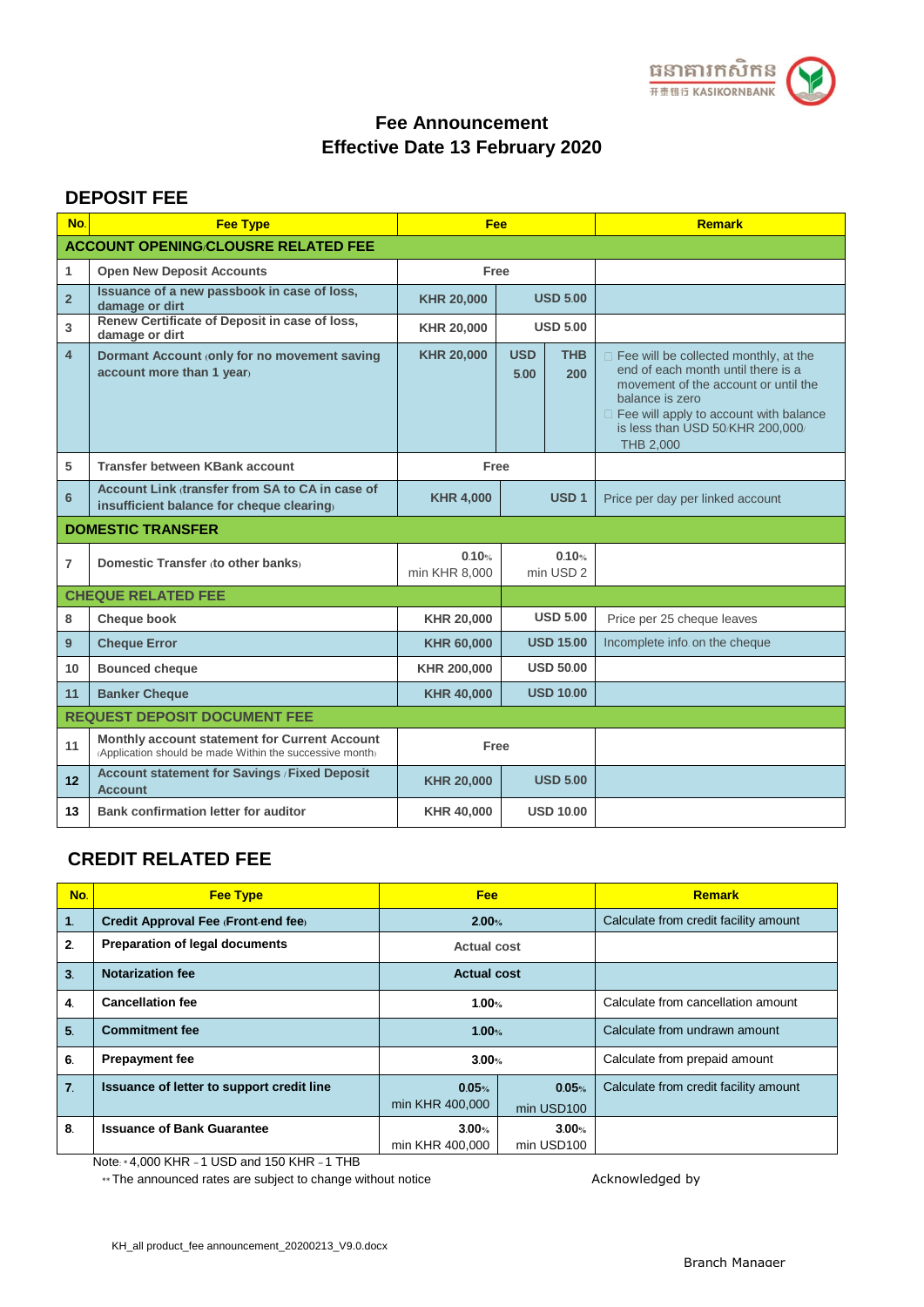

## **TRADE FINANCE FEE**

| No.            | <b>Fee Type</b>                                   |                                                                                          | Fee                                                                                        |                                              |  |  |
|----------------|---------------------------------------------------|------------------------------------------------------------------------------------------|--------------------------------------------------------------------------------------------|----------------------------------------------|--|--|
| 1.             | <b>International</b><br><b>Outward Remittance</b> | <b>To KBANK</b>                                                                          | 0.15% min KHR 40,000 / USD 10 / THB 500                                                    |                                              |  |  |
|                |                                                   | To other Banks                                                                           | 0.20% min KHR 40,000 / USD 10 / THB 500                                                    |                                              |  |  |
|                |                                                   | Amendment/Cancellation                                                                   | KHR 80,000 / USD 20 / THB 800                                                              |                                              |  |  |
|                |                                                   | <b>SWIFT</b>                                                                             | KHR 80,000 / USD 20 / THB 800                                                              |                                              |  |  |
|                |                                                   | Charge OUR                                                                               | Remit USD charge additional USD 40<br>□<br>Remit THB charge additional THB 1,200<br>$\Box$ |                                              |  |  |
| 2 <sub>1</sub> | <b>International</b>                              | From KBANK                                                                               | 0.075%, min KHR 40,000 / USD 10 / THB 500                                                  |                                              |  |  |
|                | <b>Inward Remittance</b>                          | <b>From other Banks</b>                                                                  | 0.10%, min KHR 40,000 / USD 10 / THB 500                                                   |                                              |  |  |
|                |                                                   | SWIFT (Investigate and others)                                                           | KHR 80,000 / USD 20 / THB 800                                                              |                                              |  |  |
|                | <b>IMPORT TRADE FACILITIES</b>                    |                                                                                          |                                                                                            |                                              |  |  |
| 3.             | <b>Letter of Credit</b>                           | □ Issuing Commission                                                                     | 0.25% per month,<br>min KHR 200,000                                                        | 0.25% per month,<br>min USD 50               |  |  |
|                |                                                   | <b>Amendment Commission</b><br>$\Box$<br>(Increase of amount / Extension of<br>validity) | 0.25% per month,<br>min KHR 200,000                                                        | 0.25% per month,<br>min USD 50               |  |  |
|                |                                                   | □ Amendment Commission (Others)                                                          | KHR 120,000                                                                                | <b>USD 30</b>                                |  |  |
|                |                                                   | Cancellation draft L/C<br>$\Box$                                                         | KHR 200,000                                                                                | <b>USD 50</b>                                |  |  |
|                |                                                   | $\Box$ Cancellation L/C                                                                  | KHR 120,000                                                                                | <b>USD 30</b>                                |  |  |
|                |                                                   | $\Box$ SWIFT (Issuing L/C)                                                               | KHR 200,000                                                                                | <b>USD 50</b>                                |  |  |
|                |                                                   | SWIFT (Others)                                                                           | KHR 120,000                                                                                | <b>USD 30</b>                                |  |  |
| 4 <sup>1</sup> | <b>Import Bill Payment</b><br>under L/C           | $\Box$ Courier Charge                                                                    | <b>Actual cost</b>                                                                         | <b>Actual cost</b>                           |  |  |
|                |                                                   | Discrepancy                                                                              | KHR 320,000                                                                                | <b>USD 80</b>                                |  |  |
|                |                                                   | <b>Engagement Commission</b><br>Π.                                                       | 0.15% per month,<br>min KHR 200,000                                                        | 0.15% per month,<br>min USD 50               |  |  |
|                |                                                   | □ SWIFT                                                                                  | KHR 200,000                                                                                | <b>USD 50</b>                                |  |  |
| 5.             | <b>Import Bill Payment</b><br>under B/C           | Collection Commission                                                                    | 0.15%, min KHR 200,000                                                                     | 0.15%, min USD 50                            |  |  |
|                |                                                   | $\Box$ In case: Free of Payment                                                          | 0.15%, min KHR 200,000                                                                     | 0.15%, min USD 50                            |  |  |
|                |                                                   | $\Box$ Maintenance Fee (over 60 days)                                                    | KHR 100,000 per item and<br>per period of 30 days                                          | USD 25 per item and per<br>period of 30 days |  |  |
|                |                                                   | □ SWIFT                                                                                  | KHR 200,000                                                                                | <b>USD 50</b>                                |  |  |
|                |                                                   | □ Courier Charge                                                                         | Actual cost                                                                                | Actual cost                                  |  |  |
|                |                                                   | □ B/L Endorsement Fee<br>$\ln$ case of B/L consigned to the<br>Order of KBank)           | KHR 200,000                                                                                | <b>USD 50</b>                                |  |  |

Note: \* 4,000 KHR = 1 USD and 150 KHR = 1 THB

\*\* The announced rates are subject to change without notice

Acknowledged by

Branch Manager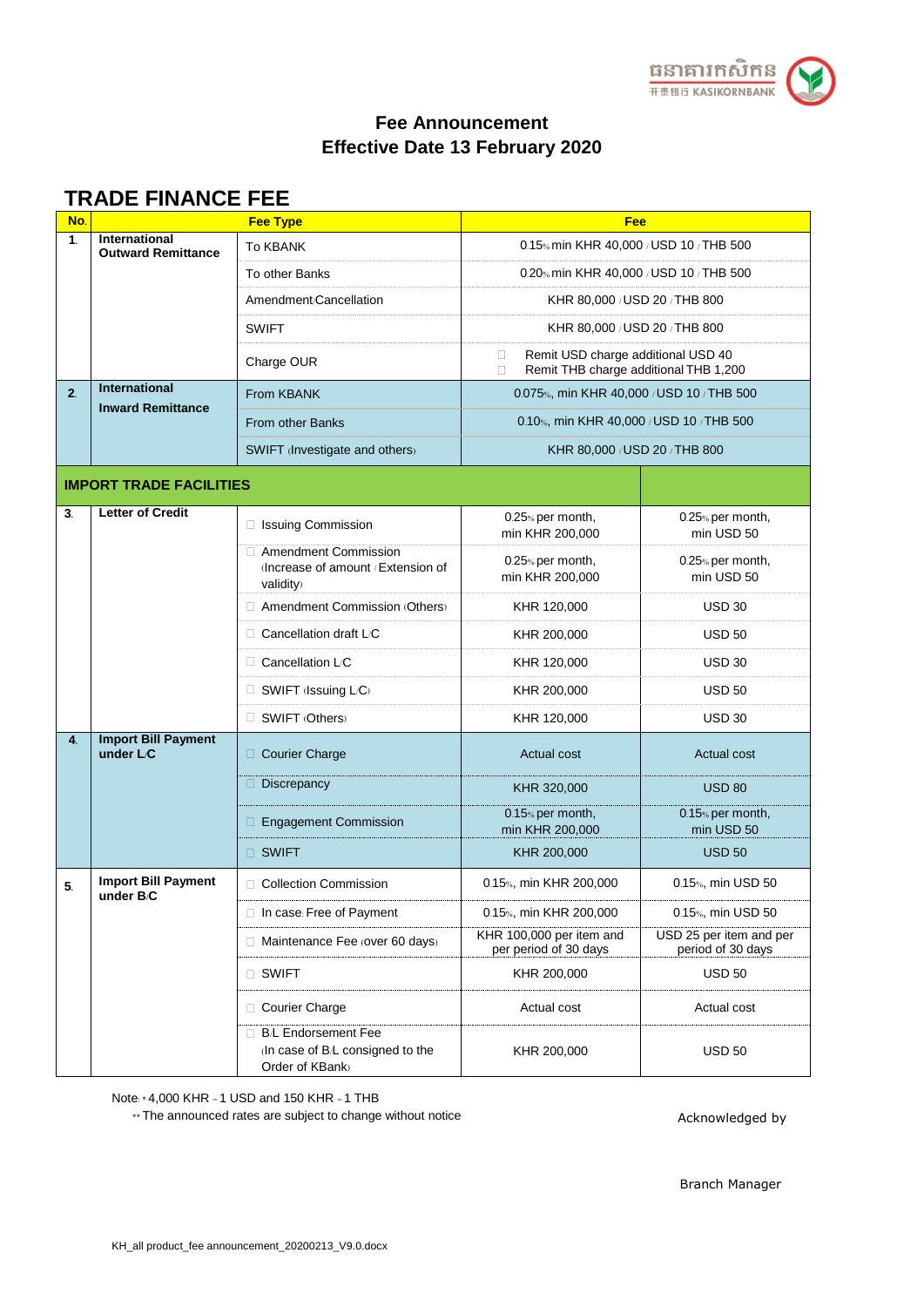

# **TRADE FINANCE FEE**

| <b>No</b>                       | <b>Fee Type</b>                                  |                                                                                               | Fee                                                                         |                                                                            |  |  |
|---------------------------------|--------------------------------------------------|-----------------------------------------------------------------------------------------------|-----------------------------------------------------------------------------|----------------------------------------------------------------------------|--|--|
|                                 | <b>EXPORT TRADE FACILITIES</b>                   |                                                                                               |                                                                             |                                                                            |  |  |
| 6.                              | <b>Letter of Credit</b>                          | Advising Commission                                                                           | KHR 200,000                                                                 | <b>USD 50</b>                                                              |  |  |
|                                 |                                                  | <b>Amendment Commission</b><br>П.<br>$\Box$ Maintenance Fee<br>(over 60 days)<br>Cancellation | KHR 200,000<br>KHR 100,000 per item per<br>period of 30 days<br>KHR 200,000 | <b>USD 50</b><br>USD 25 per item per period<br>of 30 days<br><b>USD 50</b> |  |  |
|                                 |                                                  | <b>Full Transfer</b>                                                                          | 0.15% min KHR 200,000                                                       | 0.15% min USD 50                                                           |  |  |
|                                 |                                                  | <b>Partial Transfer</b><br>n.                                                                 | 0.25% min KHR 200,000                                                       | 0.25% min USD 50                                                           |  |  |
|                                 |                                                  | SWIFT (Transfer L/C)<br>П.                                                                    | KHR 200,000                                                                 | <b>USD 50</b>                                                              |  |  |
| $\overline{7}$ .                | <b>Export Collection</b><br>under $L \mathbf{C}$ | □ Negotiation Commission                                                                      | 0.15%<br>min KHR 200,000                                                    | 0.15%<br>Min USD50                                                         |  |  |
|                                 |                                                  | □ SWIFT                                                                                       | KHR 200,000                                                                 | <b>USD 50</b>                                                              |  |  |
|                                 |                                                  | <b>Courier Charge</b><br>$\Box$                                                               | Actual cost                                                                 | Actual cost                                                                |  |  |
|                                 |                                                  | <b>Reimbursement Claim</b><br>П.                                                              | KHR 300,000                                                                 | <b>USD 75</b>                                                              |  |  |
| Letter of Guarantee/Standby L/C |                                                  |                                                                                               |                                                                             |                                                                            |  |  |
| 8 <sub>1</sub>                  | <b>Issuance</b><br><b>Commission (All</b>        | □ Advising Fee                                                                                | KHR 200,000                                                                 | <b>USD 50</b>                                                              |  |  |
|                                 | types)                                           | $\Box$ Issuance Commission (all types)                                                        | 0.15% per month,<br>min KHR 200,000                                         | 0.15% per month,<br>min USD 50                                             |  |  |
|                                 |                                                  | <b>Cancel Draft SBLC</b><br>П.                                                                | KHR 200,000                                                                 | <b>USD 50</b>                                                              |  |  |
|                                 |                                                  | Amendment Commission<br>Increase of amount / Extension of<br>validity)                        | 0.15% per month,<br>min KHR 200,000                                         | 0.15% per month,<br>min USD 50                                             |  |  |
|                                 |                                                  | □ Amendment Commission (Others)                                                               | KHR 120,000                                                                 | USD <sub>30</sub>                                                          |  |  |
|                                 |                                                  | $\Box$ SWIFT (Issuance)                                                                       | KHR 200,000                                                                 | <b>USD 50</b>                                                              |  |  |
|                                 |                                                  | $\Box$ SWIFT (Others)                                                                         | KHR 120,000                                                                 | <b>USD 30</b>                                                              |  |  |
|                                 | <b>Miscellaneous Trade Related Fee</b>           |                                                                                               |                                                                             |                                                                            |  |  |
| 9.                              | <b>Miscellaneous Trade</b><br><b>Related Fee</b> | □ Miscellaneous Trade Related Fee                                                             | Actual cost                                                                 | Actual cost                                                                |  |  |

Note: \* 4,000 KHR = 1 USD and 150 KHR = 1 THB

\*\* The announced rates are subject to change without notice

Acknowledged by

Branch Manager